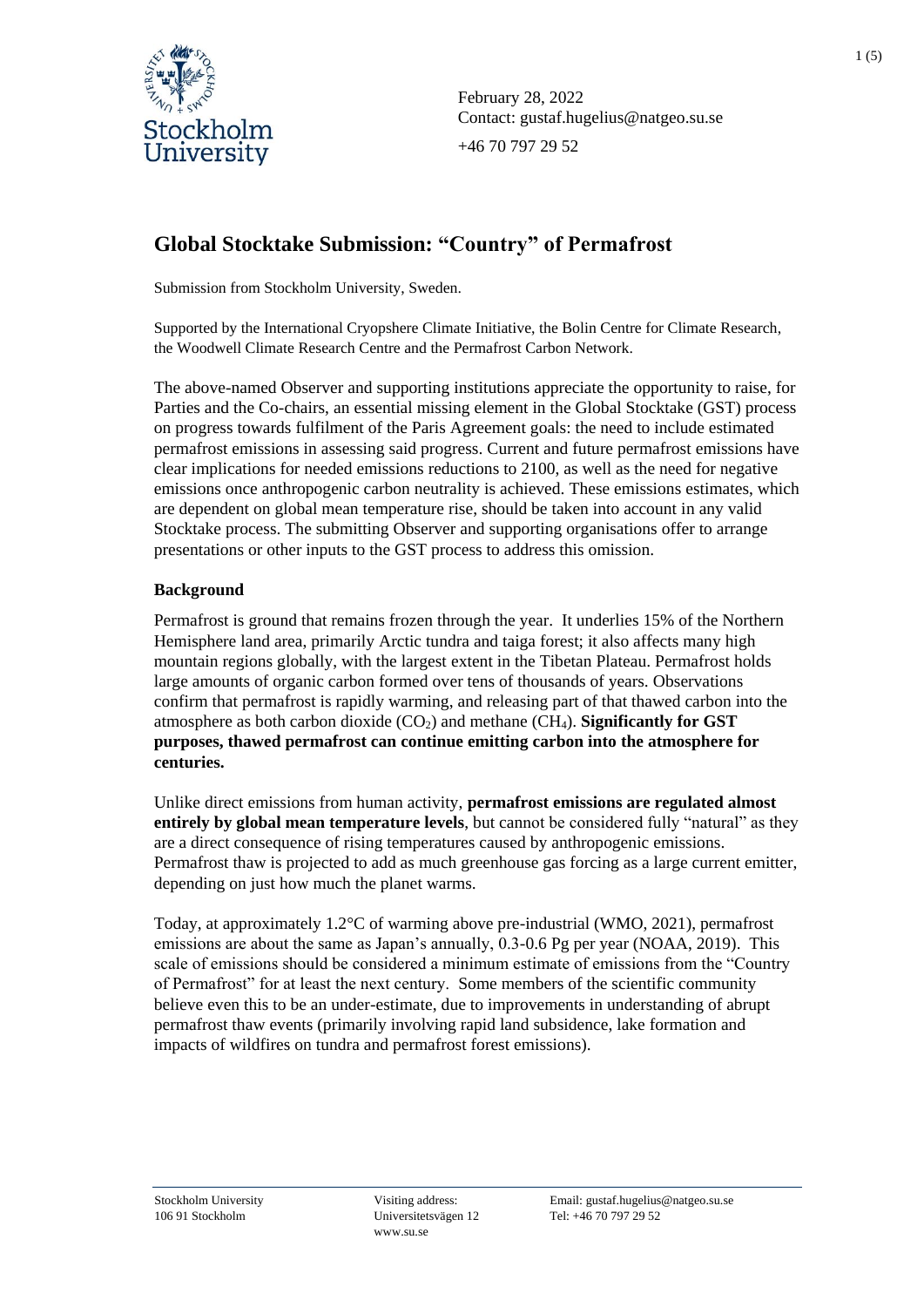

At today's 1.2°C, we are already committed to losing about 25% of pre-industrial surface permafrost. Scientists anticipate that 40% of permafrost area will be lost, even if we hold temperatures close to 1.5°C globally. Over 70% of the pre-industrial surface permafrost will thaw should temperatures exceed 4°C.

## **Emissions Estimates and Related Adaptation Needs**

Projected permafrost emissions under scenarios of Very Low and Low Emissions (SSP1-1.8 and SSP2-2.6) would equal carbon emissions of around 200 (range **100-400) Gt eCO<sup>2</sup> \* by 2100**. Surface permafrost will largely disappear below the Arctic Circle, and from nearly all mountain regions globally, with extensive infrastructure damage in the Arctic and Tibetan Plateau.

Should temperatures reach between 2-3°C in 2100 (SSP3), permafrost thaw will add carbon dioxide and methane emissions totaling around 300 (**150-600) Gt eCO<sup>2</sup> by 2100**. Permafrost soils will disappear in extensive regions above the Arctic Circle, as well as below, and nearly all existing infrastructure built on vulnerable permafrost soils will require repair or replacement. In adaptation terms, extensive coastal and riverine erosion due to permafrost thaw, sea ice-free conditions and more violent storms will require extensive replacement of coastal and riverside Arctic infrastructure, especially in Russia, Canada and the U.S. state of Alaska.

These permafrost emissions will continue for one–two centuries, approximately doubling the cumulative 2100 carbon emissions by 2300. Over time permafrost emissions would cease, assuming stabilized global temperature. However, this does mean that subsequent generations, until approximately 2300 and perhaps beyond, will need to implement and continue carbon dioxide removal strategies equal to these long-term permafrost emissions until they cease, in order to hold temperatures steady.

### **Conclusion**

l

Although there remains uncertainty regarding the scale of emissions, these are not dissimilar to the uncertainty levels surrounding reported emissions from national entities. Measurement of emissions through both remote satellite observation, and on-the-ground monitoring sites continue to improve in both scale, and accuracy. It is the opinion of this Submission therefore that estimates are sufficiently accurate to be include in this GST process, with a mind towards improving this estimate in future Stocktake rounds. The submitting Observers, perhaps in

<sup>\*\*</sup>  $CO<sub>2</sub>$ -e) -- carbon emissions coming from permafrost as both  $CO<sub>2</sub>$  and methane, with their climate forcing converted to the same impacts that would come from these emissions as  $CO<sub>2</sub>$  alone.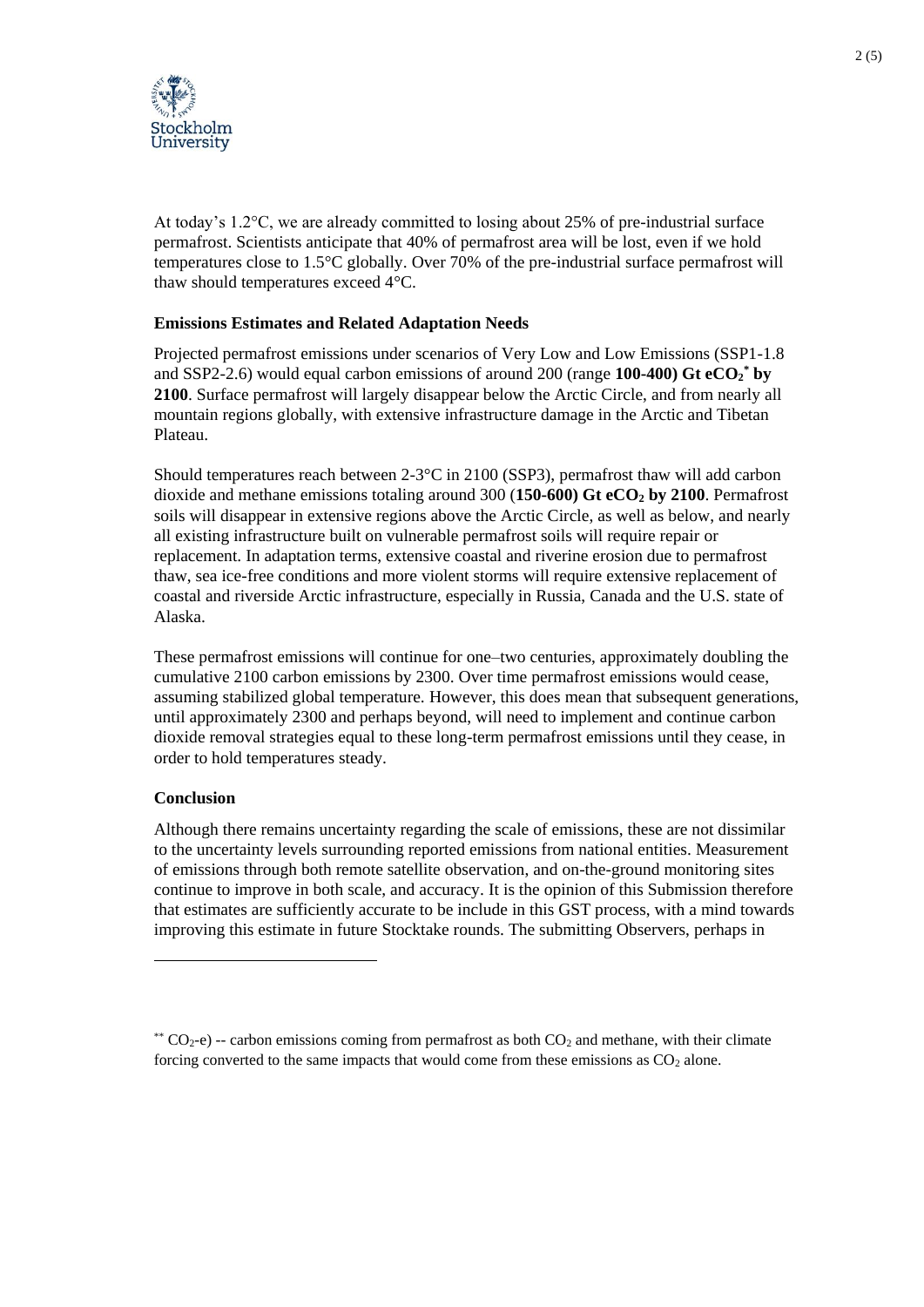

concert with the IPCC, would welcome the opportunity to present the scientific basis of these estimates at future GST technical meetings and dialogues, and/or to organize special sessions together with the Secretariat and IPCC AR6 authors at the upcoming SB meetings in June.

These finding also have relevance for the Second Periodic Review, as the means to reduce emissions is to keep as much permafrost soil as possible in its current frozen state, holding global temperature increases to  $1.5^{\circ}$ C, which also minimizes negative emissions efforts required by future generations. This will greatly decrease the amount of additional carbon entering the atmosphere from permafrost thaw, and minimize the long-term burden of negative emissions laid on future generations.

### **References**

Chadburn, S., Burke, E., Cox, P., Friedlingstein, G., & Westermann, S. (2017). An observation-based constraint on permafrost loss as a function of global warming. Nature Climate Change, 340–344.<https://doi.org/10.1038/nclimate3262>

Comyn-Platt, E., Hayman, G., Huntingford, C., Chardburn, S., Burke, E., Harper, A., . . . Sitch, S. (2018). Carbon budgets for 1.5 and 2 °C targets lowered by natural wetland and permafrost feedbacks. Nature Geoscience, 11, pages 568–573. [https://doi.org/10.1038/s41561-](https://doi.org/10.1038/s41561-018-0174-9) [018-0174-9](https://doi.org/10.1038/s41561-018-0174-9)

de Vrese, P., & Brovkin, V. (2021). Timescales of the permafrost carbon cycle and legacy effects of temperature overshoot scenarios. Nature Communications. <https://doi.org/10.1038/s41467-021-23010-5>

Gasser, T., Kechiar, M., Ciais, P., Burke, E., Kleinen, T., Zhu, D., . . . Obersteiner , M. (2018). Path-dependent reductions in CO2 emission budgets caused by permafrost carbon release. Nature Geoscience, 830-835.<https://doi.org/10.1038/s41561-018-0227-0>

Hugelius, G., Loisel, J., Chadburn, S., Jackson, R., Jones, M., MacDonald, G., . . . Yu, Z. (2020). Large stocks of peatland carbon and nitrogen are vulnerable to permafrost thaw. Proceedings of the National Academy of Sciences of the United States of America, 20438- 20446.<https://doi.org/10.1073/pnas.1916387117>

Hugelius, G., Strauss, J., Zubrzycki, S., Harden, J., Schuur, E., Ping, C.-L., . . . Kuhry, P. (2014). Estimated stocks of circumpolar permafrost carbon with quantified uncertainty ranges and identified data gaps. Biogeosciences, 6573–6593. [https://doi.org/10.5194/bg-11-6573-](https://doi.org/10.5194/bg-11-6573-2014) [2014](https://doi.org/10.5194/bg-11-6573-2014)

IPCC, 2018: Global warming of 1.5°C. An IPCC Special Report on the impacts of global warming of 1.5°C above pre-industrial levels and related global greenhouse gas emission pathways, in the context of strengthening the global response to the threat of climate change,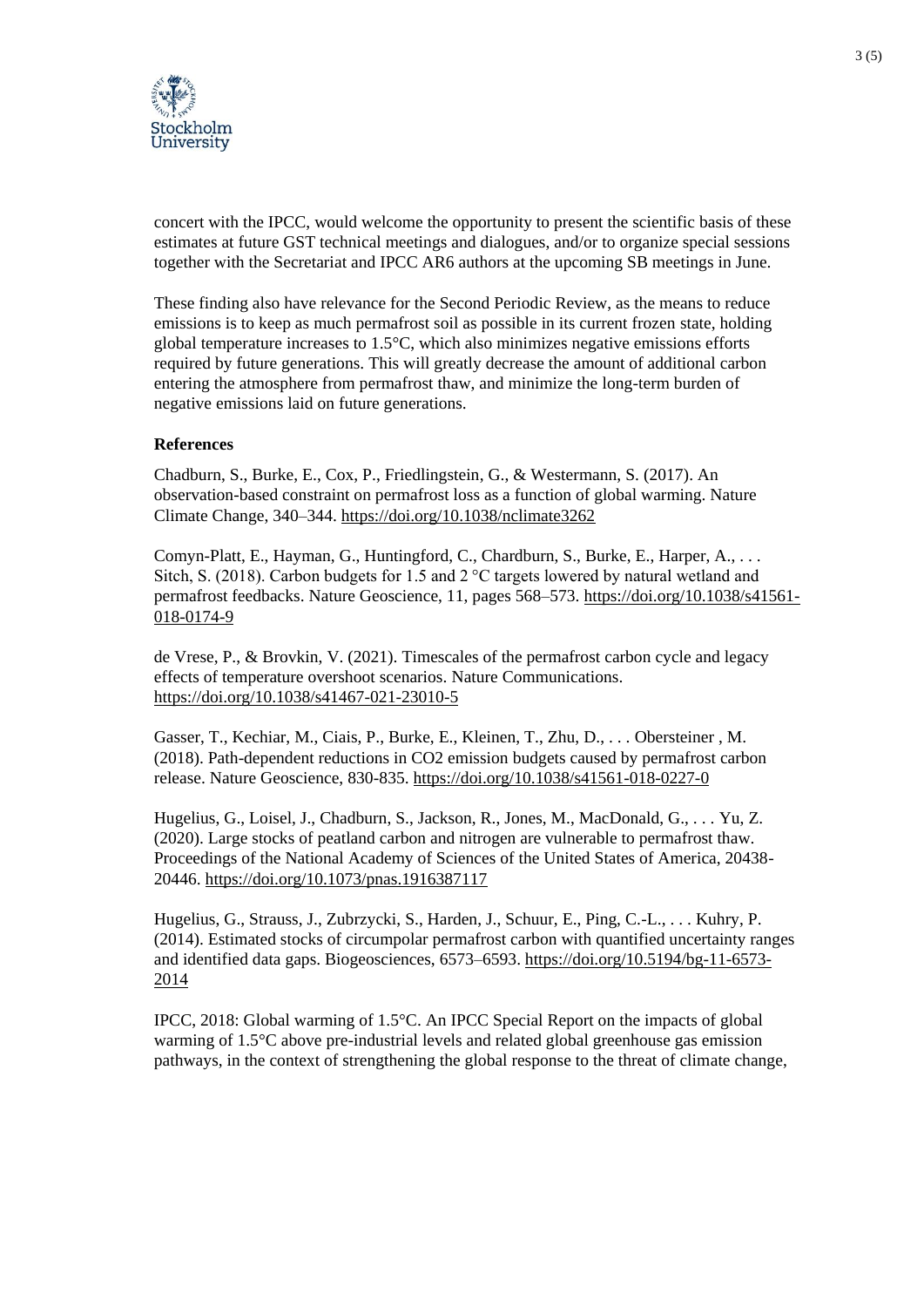

sustainable development, and efforts to eradicate poverty[V. Masson-Delmotte, P. Zhai, H. O. Pörtner, D. Roberts, J. Skea, P.R.Shukla,A. Pirani, W. Moufouma-Okia, C.Péan, R. Pidcock, S. Connors, J. B. R. Matthews, Y. Chen, X. Zhou, M. I. Gomis, E. Lonnoy, T. Maycock, M. Tignor, T. Waterfield(eds.)].

IPCC, 2019: IPCC Special Report on the Ocean and Cryosphere in a Changing Climate [H.-O. Pörtner, D.C. Roberts, V. Masson-Delmotte, P. Zhai, M. Tignor, E. Poloczanska, K. Mintenbeck, A. Alegría, M. Nicolai, A. Okem, J. Petzold, B. Rama, N.M. Weyer (eds.)].

IPCC, 2021: Climate Change 2021: The Physical Science Basis. Contribution of Working Group I to the Sixth Assessment Report of the Intergovernmental Panel on Climate Change [Masson-Delmotte, V., P. Zhai, A. Pirani, S. L. Connors, C. Péan, S. Berger, N. Caud, Y. Chen, L. Goldfarb, M. I. Gomis, M. Huang, K. Leitzell, E. Lonnoy, J. B. R. Matthews, T. K. Maycock, T. Waterfield, O. Yelekçi, R. Yu and B. Zhou (eds.)]. Cambridge University Press. In Press.

Juhls, B., Antonova, S., Angelopoulos, M., Bobrov, N., Grigoriev, M., Langer, M., . . . Overduin, P. (2021). Serpentine (Floating) Ice Channels and their Interaction with Riverbed Permafrost in the Lena River Delta, Russia. Frontiers in Earth Science. <https://doi.org/10.3389/feart.2021.689941>

Lawrence, D., Slater, A., & Swenson, S. (2012). Simulation of Present-Day and Future Permafrost and Seasonally Frozen Ground Conditions in CCSM4. Journal of Climate, 2207– 2225[. https://doi.org/10.1175/JCLI-D-11-00334.1](https://doi.org/10.1175/JCLI-D-11-00334.1)

Li, H., Väliranta, M., Mäki, M., Kohl, L., Sannel, A., Pumpanen, J., . . . Bianchi, F. (2020). Overlooked organic vapor emissions from thawing Arctic permafrost. Environmental Research Letters.<https://doi.org/10.1088/1748-9326/abb62d>

MacDougall, A., Avis, C., & Weaver, A. (2012). Significant contribution to climate warming from the permafrost carbon feedback. Nature Geoscience, 719–721. <https://doi.org/10.1038/ngeo1573>

McCarty, J., Smith, T., & Turetsky, M. (2020). Arctic fires re-emerging. Nature Geoscience. <https://doi.org/10.1038/s41561-020-00645-5>

Natali, S., Holdren, J., Rogers, B., Treharne, R., Duffy, P., Pomerance, R., & MacDonald, E. (2021). Permafrost carbon feedbacks threaten global climate goals. Proceedings of the National Academy of the United States of America.<https://doi.org/10.1073/pnas.2100163118>

Obu, J. (2021). How Much of the Earth's Surface is Underlain by Permafrost? Journal of Geophysical Research Earth Surface.<https://doi.org/10.1029/2021JF006123>